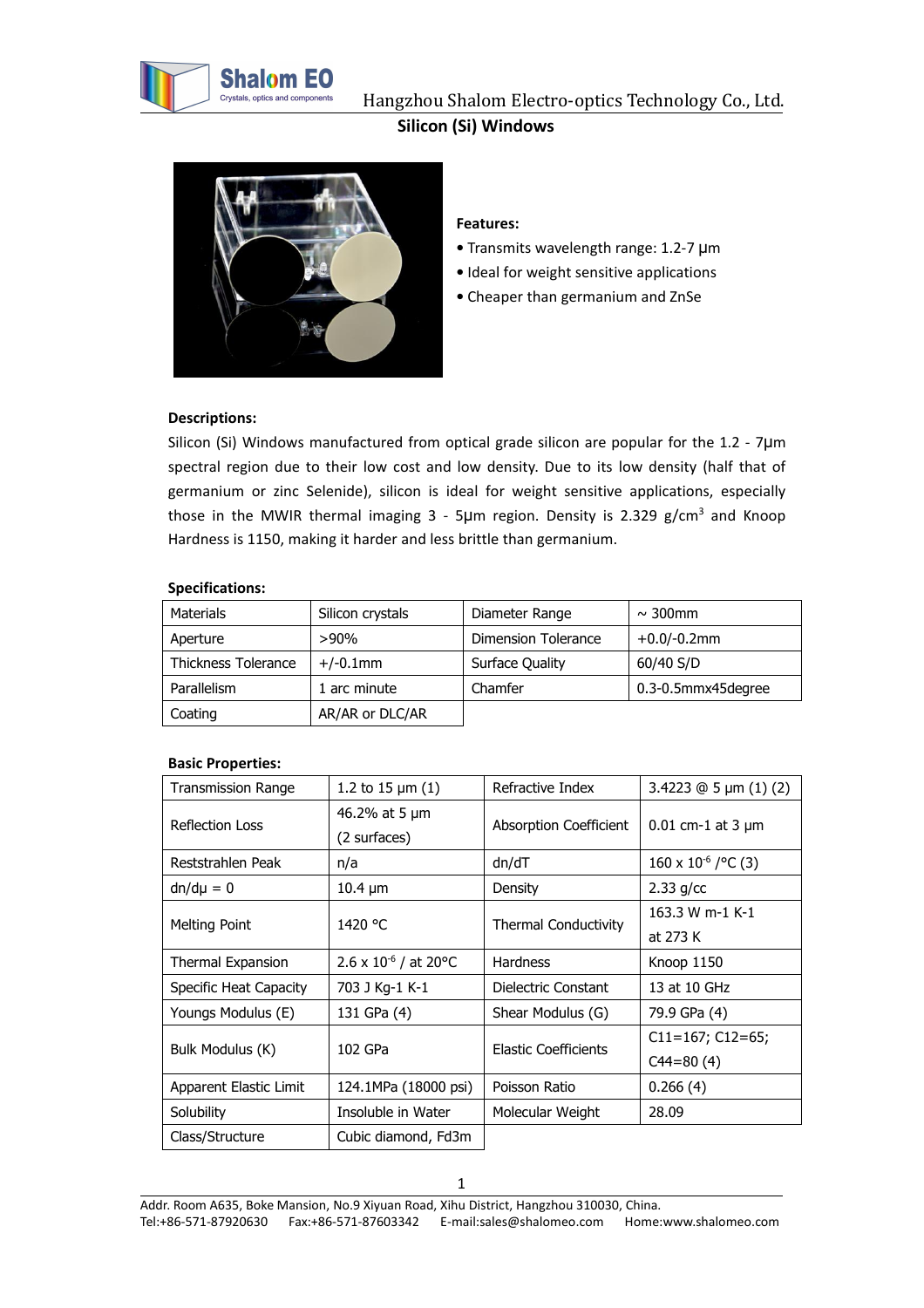

#### **Technical images:**

1. Transmission curve of the Silicon windows (no coating)



2. Transmission curve of the Silicon windows with AR/AR coating at 3-5µm



Addr. Room A635, Boke Mansion, No.9 Xiyuan Road, Xihu District, Hangzhou 310030, China. Tel:+86-571-87920630 Fax:+86-571-87603342 E-mail:sales@shalomeo.com Home:www.shalomeo.com